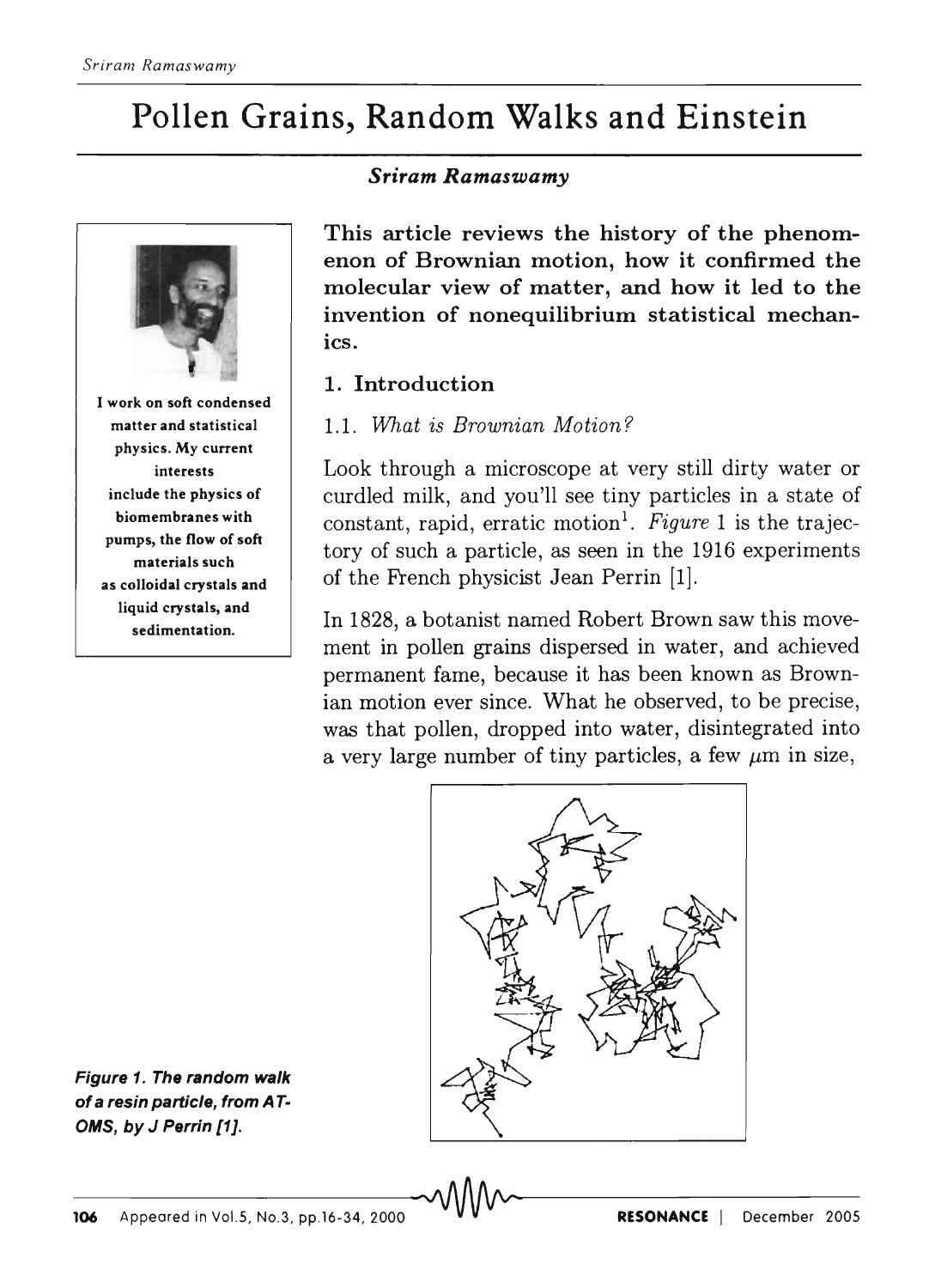

which were seen to be dancing about ceaselessly. He thought at first that the movement was a sign of life, and that the tiny particles were the fundamental constituents of living matter, since pollen came from plants. He later found that inorganic materials did this as well, and so speculated that all matter was made of these 'primitive molecules'. People seem to have realised quite soon that these tiny but visible particles weren't molecules, just finely divided matter, and the focus shifted to what was making them dance around like that. Many explanations were offered: perhaps the particles were being carried around by flows produced by small temperature differences in the water; maybe illuminating the material was itself causing the movement; maybe electrical forces were involved; and so forth. Experiments and speculations on the phenomenon continued through the 1880s. A particularly careful set of experiments by Gouy showed that the fluctuations became more rapid if the viscosity of the fluid was decreased, and that neither changes in the intensity of the light source used to illuminate the sample nor large electromagnetic fields affected the movement. He was thus convinced of the view that some others had by then begun to express: the molecules of the liquid were moving around rapidly simply because the liquid had a temperature and the pollen grains were being kicked here and there by repeated collisions with these molecules.

Einstein had been wondering about ways to find direct evidence for the existence of discrete molecules. Since there were already estimates of their sizes (of the order of  $10^{-10}$  m; see section 2) which made it clear that they were too small to see through a microscope, he took a different approach. Unaware initially of the observations of Brown and the work that followed, he argued that a small particle suspended in a fluid should be agitated by collisions with molecules, and constructed a detailed quantitative theory of the motion of such a par<sup>1</sup> You are likely to be misled by much slower processes with larger amplitudes: the effects of convection currents, particles being carried aloft by rising air bubbles, or others settling under gravity. But it's worth persisting, eliminating all these stray effects and looking for the real thing. It's easier said than done, but it can be done. Another way to see it is to point a low-power laser (a hand-held laser pointer should do) at a test-tube of milk and look at the reflected spot on a screen. The 'speckle pattern' will change (why?) constantly and delicately as a result of Brownian motion (of what?).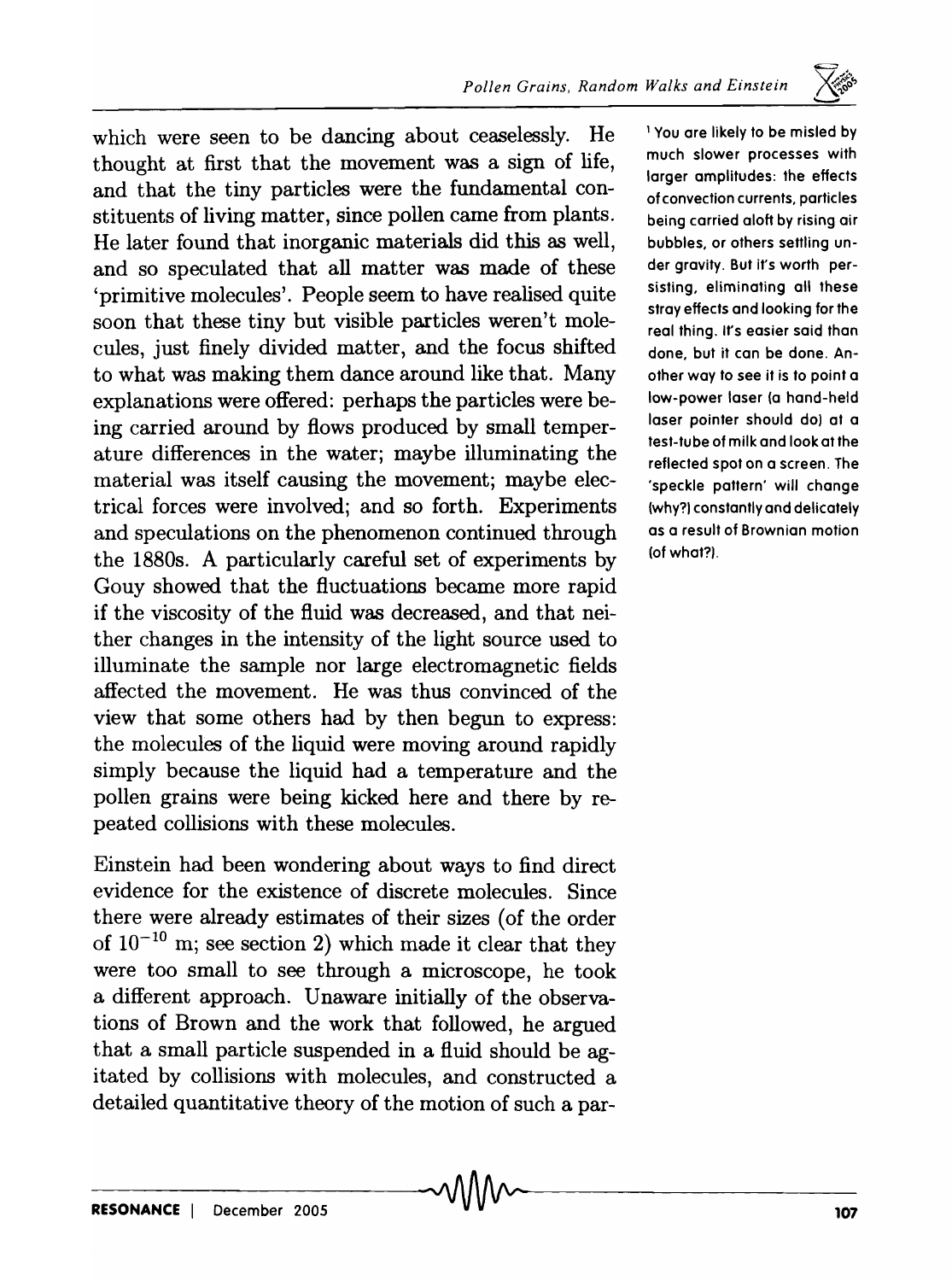ticle. His calculations showed that the resulting motion, for particles the size of pollen grains, should be seen easily through a microscope. He suggested cautiously that the movement he was predicting might be the same as the Brownian movement, which he had by then learnt about. As we shall see, the importance of his work was that it provided a decisive test for the kinetic theory and hence for the very existence of molecules.

The developments that followed Einstein's theory of Brownian motion show us how the most profound physics and mathematics can emerge from simple, direct observation of natural phenomena. Ideas related to Brownian motion and random walks appear today in mathematics, all the natural sciences, engineering, linguistics, finance, economics, and even the social sciences. Accordingly, I think an acquaintance with the fundamentals of this phenomenon should be required of all scientists and engineers, at the very least. Brownian motion is visible evidence for the existence of molecules. Careful studies of this motion made it possible, as we shall see by and by, to count the number of atoms in a given mass of gas (i.e., to obtain Avogadro's number  $2$ ), therefore to infer the mass of a proton, and lastly to estimate the sizes of molecules, all using an ordinary light microscope!

This article discusses the *physics* and a bit of the mathematics of Brownian motion. I've tried to use only 'plustwo' and B Sc physics and mathematics (the ideal gas law, partial pressures, elementary kinetic theory, terminal velocity, combinations and permutations, vector calculus), so that science and engineering undergraduates should, in principle, be able to understand all of it if they stretch themselves a bit. The interested standard XI or XII student should be able to follow a fair fraction of the article, and readers with other backgrounds should get the general idea.

21 shall assume that the readers of this article are all familiar with the idea of a *mole* or gram molecular weight of a substance. since the concept is taught in the X or XI standard. Moles of hydrogen, oxygen and water, respectively weigh 2.32 and 18 grams. and  $N_{\rm A}$ , the number of molecules in one mole, named in honour of Avogadro, is about  $6 \times 10^{23}$ . In particular. note that measuring NA *tells* us that one hydrogen atom (and hence one proton) weighs about 1.7 x 10-24 gram.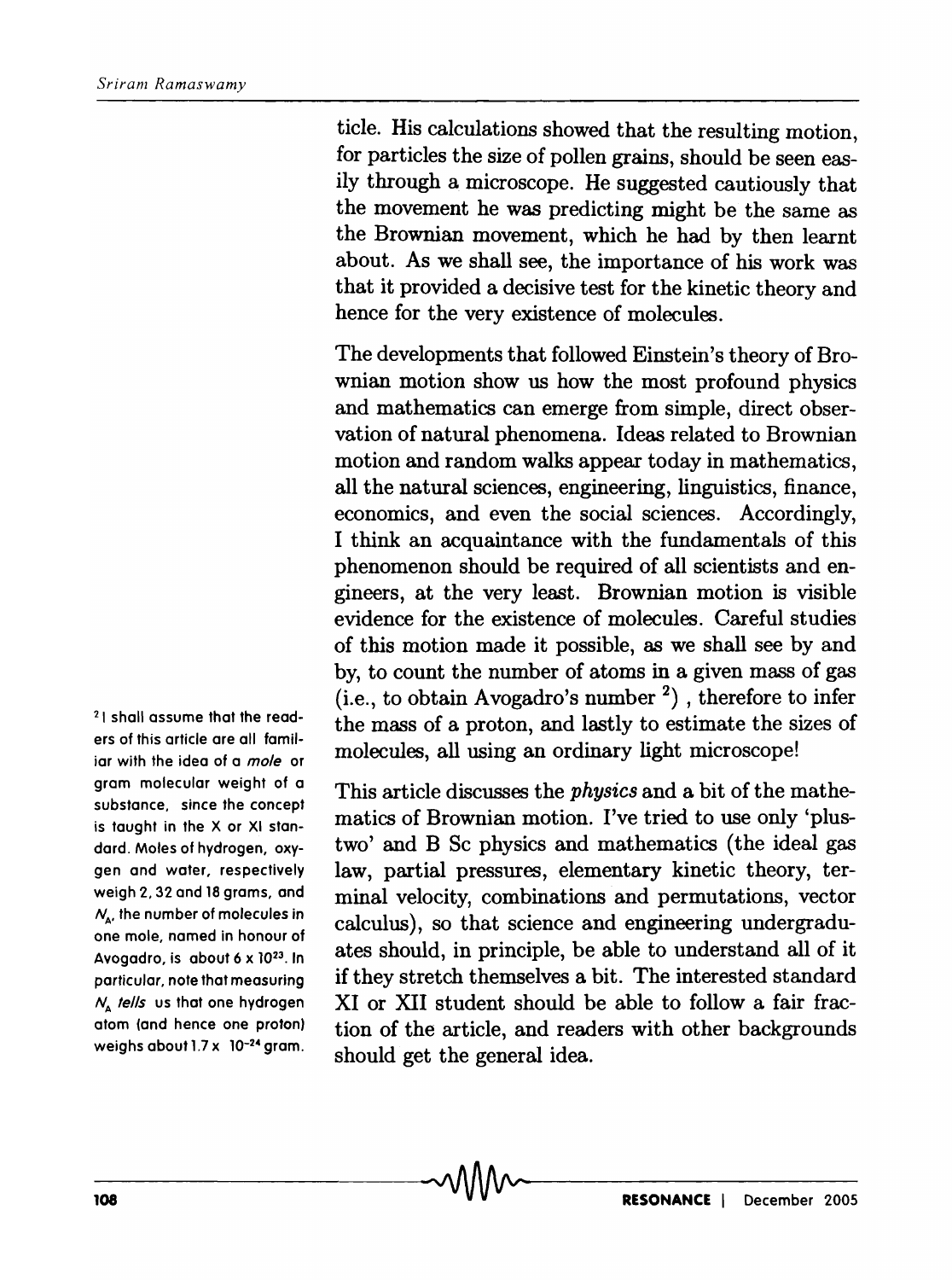## 1.2 *Einstein's Key Result*

How would you count the number of molecules in a mole (or any other quantity) of gas? Let's start with high school physics: it is an experimental fact that the pressure p, volume V, and temperature T of  $\mu$  moles of a dilute gas obey

$$
pV = \mu RT,\tag{1}
$$

where *R* has the same value for all gases. The kinetic theory of gases, about which I will say more below, explains this observation and tells us that the constant

$$
R = N_{\rm A} k_{\rm B} \tag{2}
$$

where Avogadro's number  $N_A$  is the number of molecules in one mole of any ideal gas, and  $k_B$  is known as Boltzmann's constant. Now remember where  $k_B$  comes from: kinetic theory tells you that temperature is just molecular kinetic energy, i.e., that the molecules in a gas at temperature *T* have mean kinetic energy  $(3/2)k_BT$ , where  $k_B$  is simply an unknown constant of proportionality. This is because we measure temperature using a rather arbitrary scale: whereas the absolute *zero* of temperature is uniquely defined, the *unit* of temperature is not. From kinetic theory we know that if we double the absolute temperature we have doubled the kinetic energy of the molecules, but thermometers do not tell us the actual value of the kinetic energy in Joules. Thus the ideal gas law allows us to measure *NAks,* but not  $N_A$  by itself. If we could measure  $k_B$  independently, we would then have succeeded in counting the number of molecules in a mole.

What Einstein showed was that a particle of radius *a* executing Brownian motion in a fluid with viscosity  $\eta$  and temperature T would wander, in a time  $t$ , a distance<sup>3</sup>  $R(t) \sim \sqrt{Dt}$ , with the 'diffusion constant' *D* determined entirely by  $k_B$  and the known quantities  $T$ ,  $\eta$ , and  $\alpha$ . A measurement of  $R(t)$  through a microscope would thus 3 I will frequently make estimates of this sort where the  $\sim$ symbol means that I have left out purely numerical factors of order unity, but have included the dependence on all physical parameters.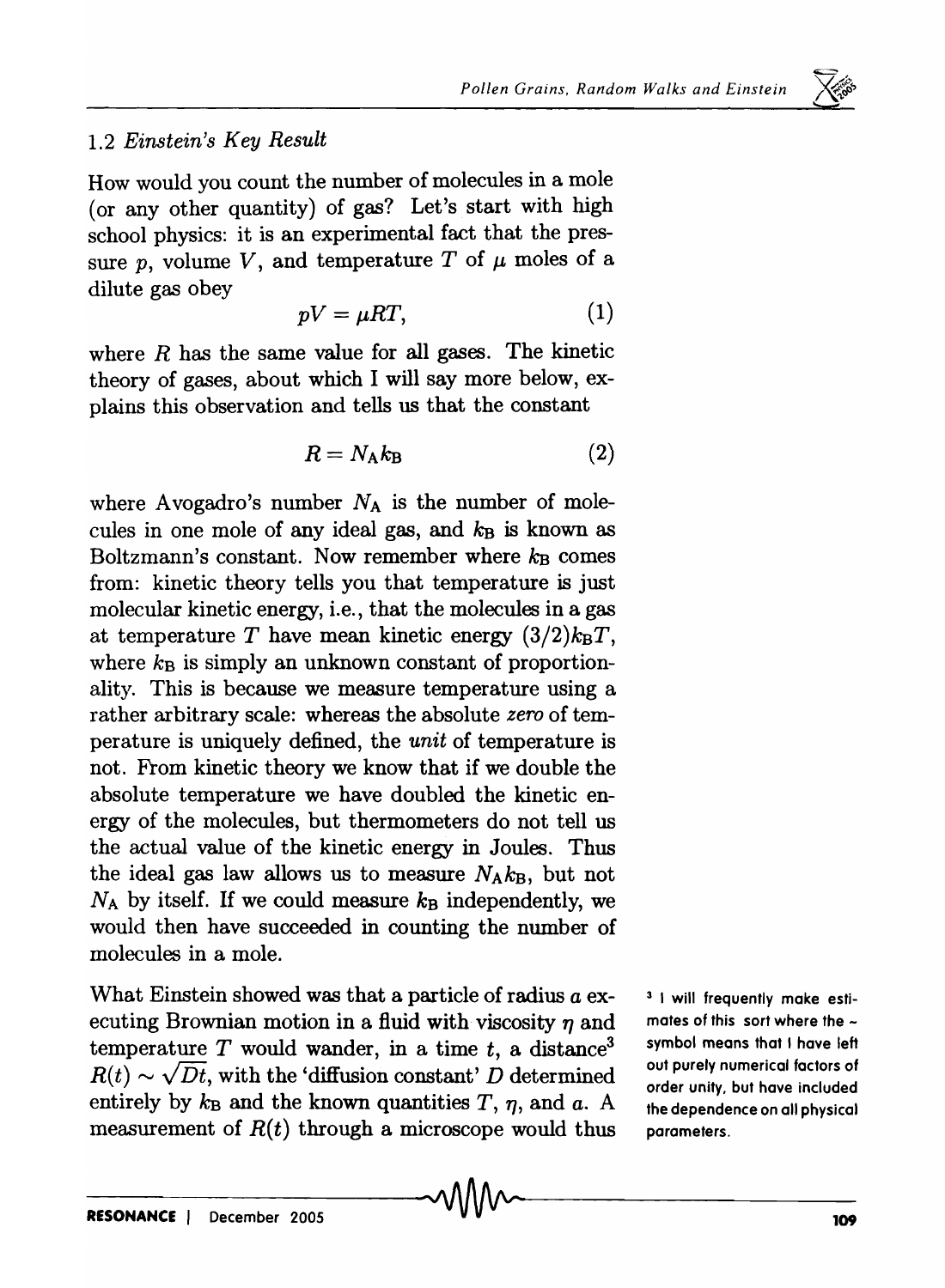yield a value for  $k_B$  and hence, as argued above, for Avogadro's number *NA.* Einstein extracted *NA* by applying his theory to the motion of sugar molecules in solution. Now you can't see a sugar molecule through a microscope, so the properties of its Brownian motion had to be inferred by measuring the diffusion or spread of the concentration of sugar through unstirred water. Perrin got  $N_A$  by applying Einstein's theory to infer  $k_B$  from the vertical distribution of heavier-than-water micron-sized resin particles, as well as from direct measurements of their Brownian motion. The resulting values for  $N_A$  and the size of molecules agreed wonderfully with those due to Clausius and Maxwell (see section  $2$ ) – a triumph for the kinetic theory.

## *1.3 Structure of the Article*

The rest of this article is organised as follows: In the next section, we recall why molecules were postulated to begin with, and how the kinetic theory extracts one set of estimates of  $N_A$  and molecular sizes from macroscopic experiments. In section 3, we present and solve a mathematical model for the motion of a Brownian particle, and use it to show that the particle wanders a distance proportional to the square-root of the time. We then reconstruct the remarkable connection that Einstein established between diffusion and viscous friction, which allows us to infer Boltzmann's constant from experiment. We show in addition how a direct consideration of the equilibrium between gravity and Brownian motion when the particles are less dense than the fluid in which they are suspended gave Einstein an independent and direct route to Boltzmann's constant. We also discuss briefly the experiments of Perrin. The article concludes in section 4.

#### 2. Molecules and Kinetic Theory

By the late 19th century it was generally agreed that matter was made of discrete bits called atoms or mole-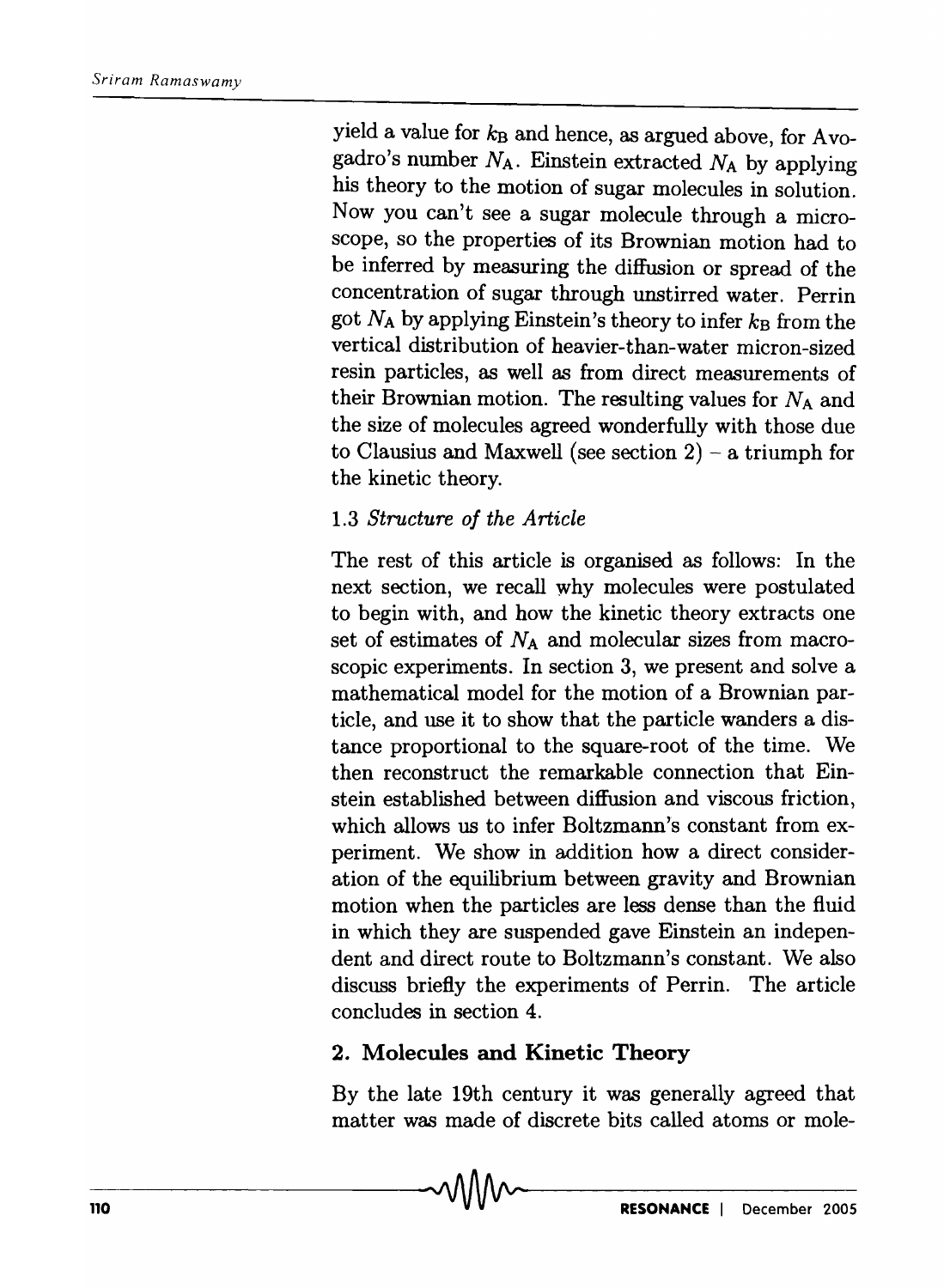cules. As you learnt in the 11th or 12th standard, the first hints in this direction came from chemistry: gases reacted in simple proportions by volume; the masses of oxygen which react with a given *mass* of nitrogen to form its various oxides are again in simple integer ratios; and so forth. Simple but striking chemical facts such as these were accounted for nicely by two crucial ideas: (i) that chemical reactions involved the combination of fixed numbers of atoms; and (ii) Avogadro's hypothesis that different gases of the same volume, and at the same temperature and pressure contained the same number of molecules. As a result, it became possible to estimate the *ratios* of the masses of molecules, but not the values of the masses themselves. Of course, no one then knew why Avogadro's hypothesis should be true. It was not until the success of the molecular-kinetic theory of heat, or simply *kinetic theory,* that the existence of molecules was firmly established. The kinetic theory accounted for the observed properties of gases which you've studied in school, such as the gas equation  $(1)$ , in terms of a picture of an enormous number of molecules flying around at random and bouncing elastically off the walls of the container, provided one *defined* temperature *T* by the statement that the average kinetic energy per molecule is equal to  $(3/2)k_BT$  Using this theory, Clausius and Maxwell were able to express measurable macroscopic properties of gases in terms of molecular parameters like the size  $d$  of a molecule, the number  $n$  of molecules per unit volume of gas, and the average speed  $\bar{v}$  of the molecules. They found what really mattered was the *mean free path l*, i.e., the mean distance a molecule travels before it collides with another molecule.

From *Figure* 2 it is easy to convince yourself that

$$
\ell \sim 1/(nd^2). \tag{3}
$$

They found that the kinematic viscosity was

$$
\nu \sim \bar{v}\ell \tag{4}
$$

Figure 2. A cylinder with diameter equal to the molecular size d and length equal to one mean free path I contains on average one molecule. This defines I and shows that  $l - 1/(nd^2)$ .

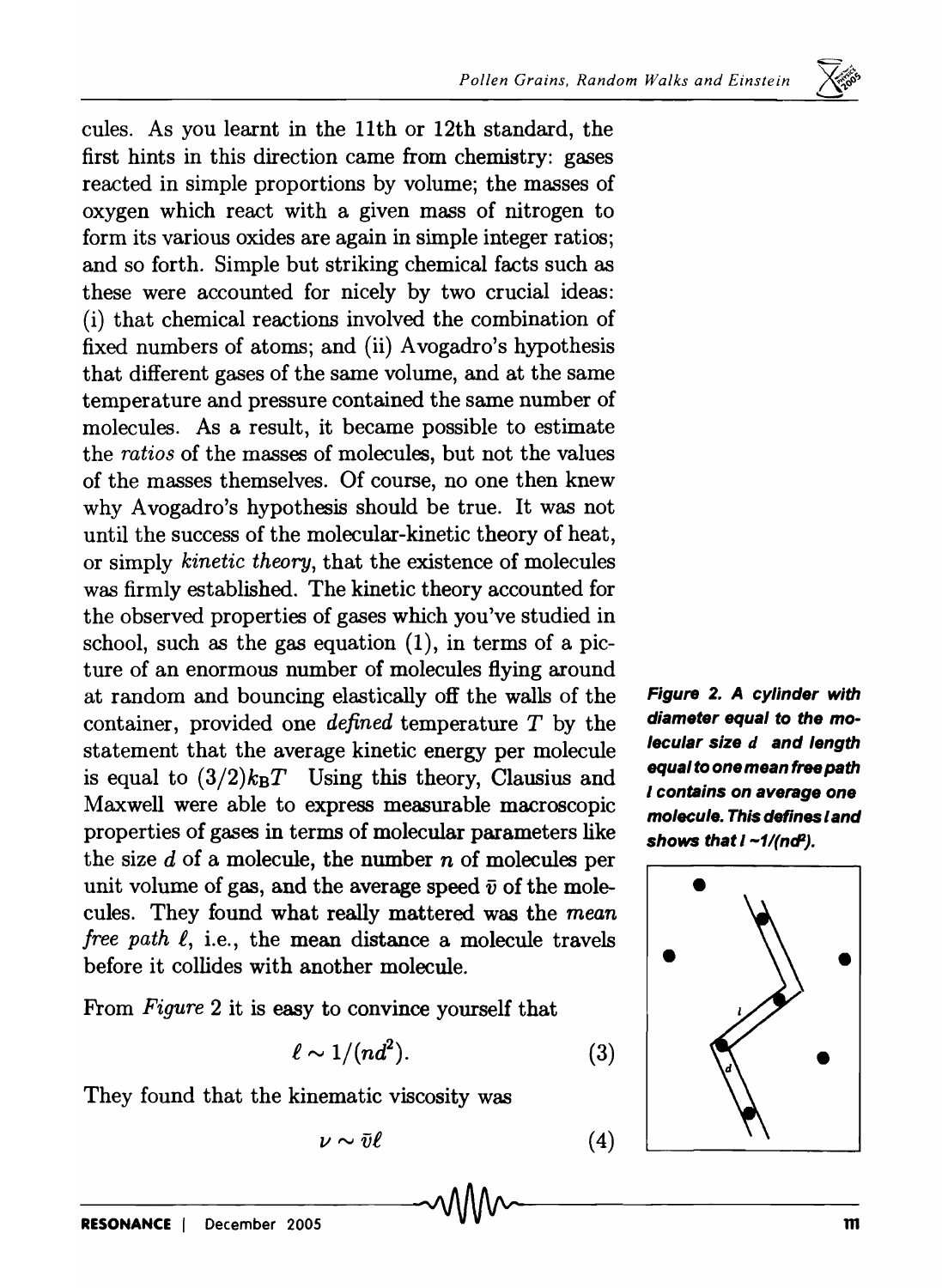which you could have guessed using dimensional analysis since the units of  $\nu$  are length<sup>2</sup> time<sup>-1</sup>, and that the speed of sound in a gas was

$$
c_s \sim \bar{v}.\tag{5}
$$

Straightforward measurements of  $c_s$  and  $\nu$  thus yield the combination  $\ell \sim nd^2$ . The measured mass density of a gas gives us  $nm$ , where m is the (unknown) mass of a molecule. Knowing the mass density of the liquid or solid phase of the same material gives us  $md^{-3}$  if we assume that in that phase the molecules are closely packed (one molecule per  $d^3$ ). Put together, these considerations yield values for *n,* m, and d. For air at room pressure and temperature we find  $\nu \simeq 2 \times 10^{-5} \; \text{m}^2 \text{s}^{-1}$ and  $c_s \simeq 300$  m/s. In its liquid phase, the mass density is  $\sim 1000 \text{ kg/m}^3$ . This leads to answers which we now know to be quite reasonable:  $d \sim 10^{-10}$  m and  $n \sim 3 \times 10^{25}$  molecules per m<sup>3</sup>, i.e., about  $6 \times 10^{23}$  molecules in a mole.

#### *2.1 The Need for an Independent Test*

Clearly, a crucial test of the kinetic theory would be to see if the above estimates agreed with those from an entirely independent experiment. In this context, note that although kinetic theory was based on a molecular description, its successes at the time lay in its ability to account for macroscopic phenomena, averaged over a large number of molecules. How much more satisfying it would be to have direct evidence for molecules, in the form of events caused by the impact of a small number of them! Taking the kinetic theory seriously, if you looked at a tiny region in a gas or liquid for a tiny instant of time, then sometimes you'd see a molecule going one way, sometimes another, and sometimes maybe you'd see no molecule at all. Although on average the molecules you saw would be as likely to be going in any direction as in any other, there would be *fluctuations* about this average behaviour. It is an important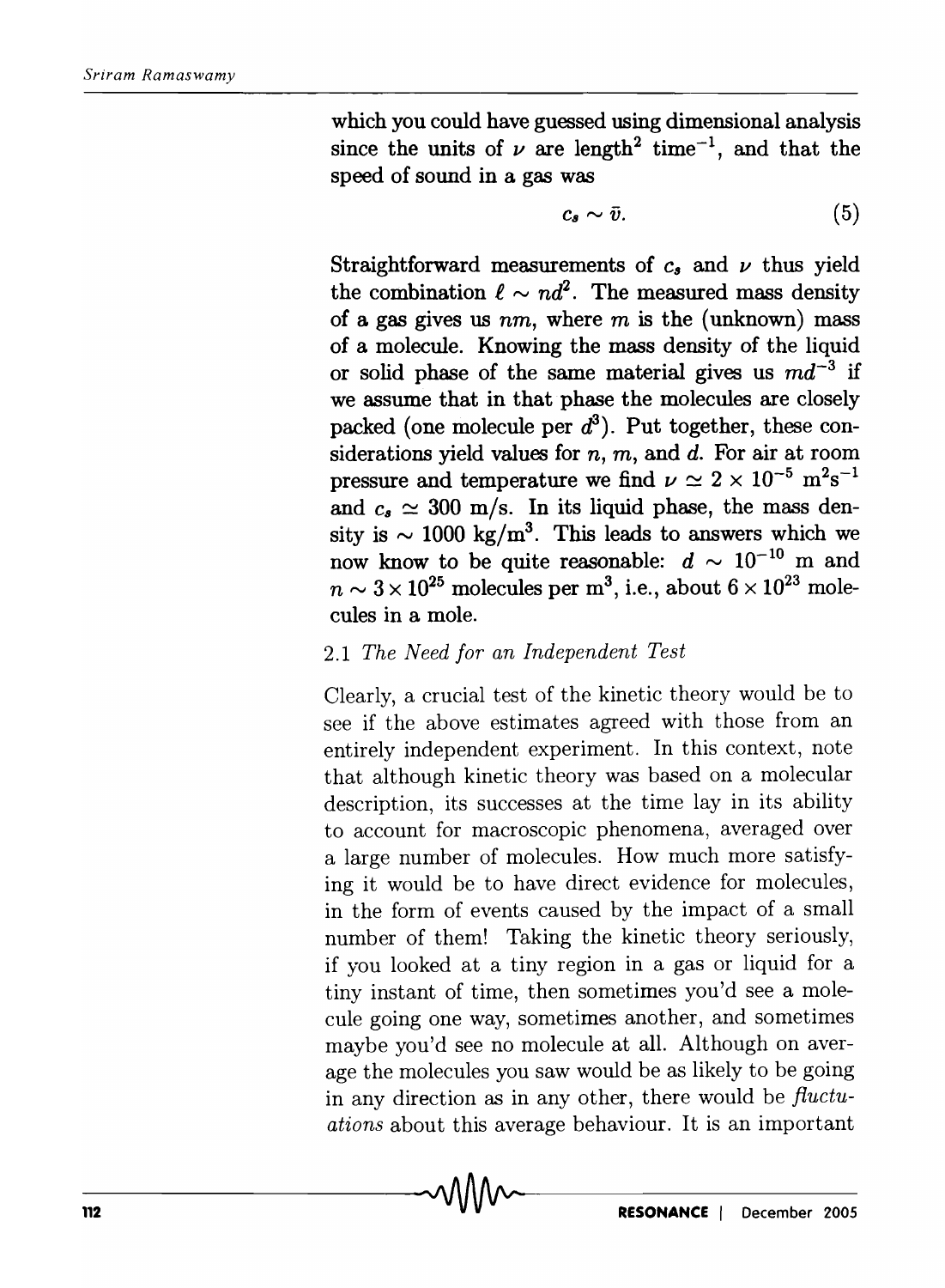$\leftharpoonup$ 

principle of statistics that if the number of impacts on the particle is small their effect won't average out instantaneously. So if the particle were itself small or if it were floating around in a partially evacuated chamber so the number density of molecules was small, these fluctuations could become large and deliver an appreciable kick to the particle, in a direction which would vary randomly from one kick to the next. The resulting movement is what we see as Brownian motion. This was Einstein's idea. In the next section we model the trajectory of the Brownian particle by a 'random walk' whose properties will lead us along one path to our final result.

## 3. Random Walks

## *3.1Brownian Particles are .Just Big Molecules*

A notable feature of the theory of Brownian motion is that it requires no understanding of the detailed nature of the collisions between the molecules and the Brownian particles, of how many collisions take place per second, and at what angle of incidence, and so forth. All one does is to treat the Brownian particle as just another molecule, only larger than the rest. Kinetic theory then tells us, crucially, that a Brownian particle of mass M has the same mean kinetic energy  $(3/2)k_BT$  as any other molecule in the system, and hence a randomly directed mean speed

$$
\bar{V} = \sqrt{\frac{3k_{\rm B}T}{M}}.\tag{6}
$$

The collisions with the molecule enter in one other way: they damp out the instantaneous velocity of the Brownian particle in a time  $\tau$  determined by a macroscopic property of the fluid, namely its viscosity. We can imagine that the Brownian particle then abruptly acquires a speed  $V$  again through collisions, once again in a random direction. Physically it is clear that this is not a very rapid way for the particle to get around, since the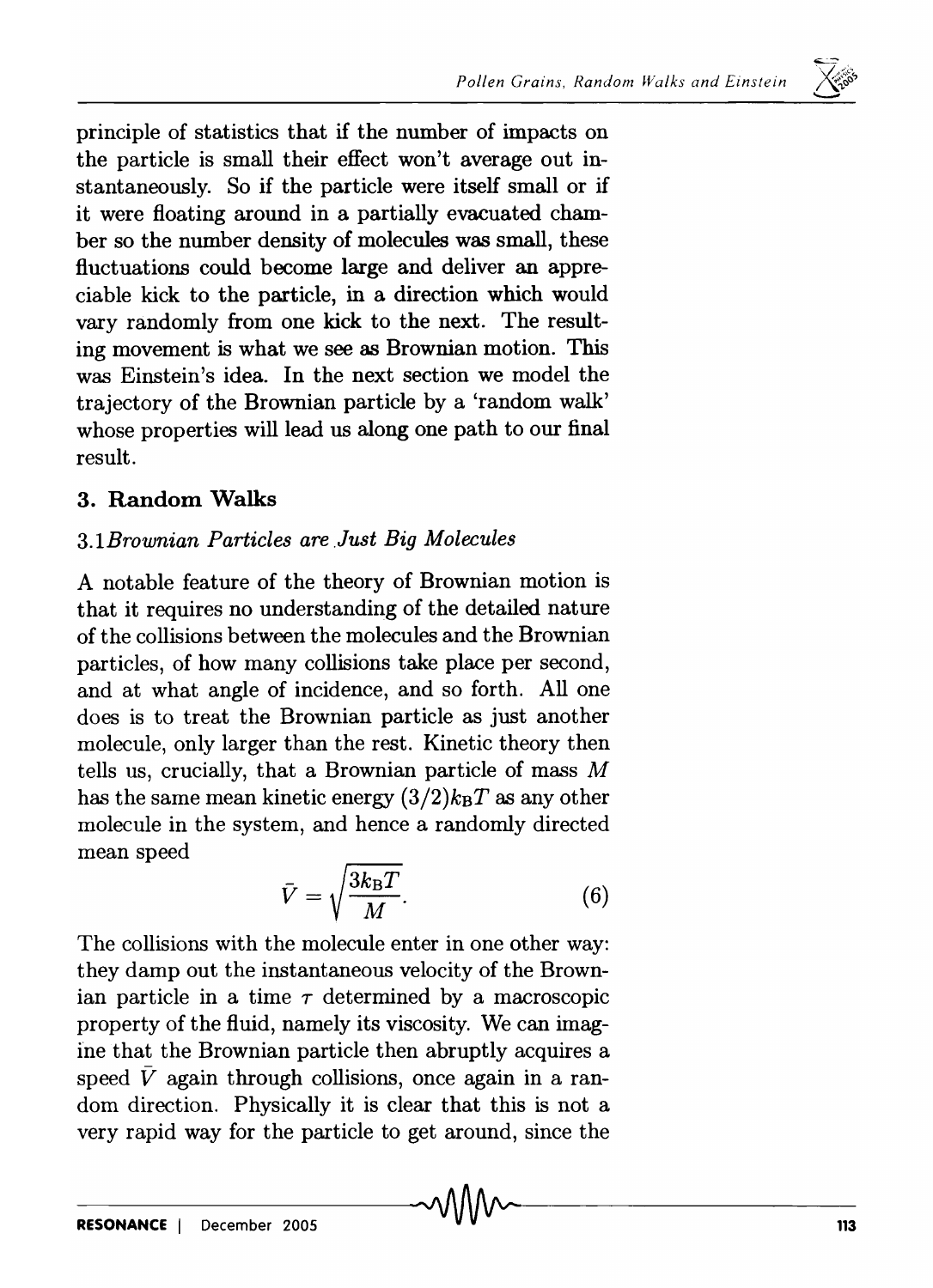random direction of the velocity will take the particle as often in one direction as in the opposite direction. The product  $\bar{V}^2 \tau$  has units of length<sup>2</sup> time<sup>-1</sup>, as does the diffusion coefficient  $D$  defined later in equation (14); if you therefore guessed that the 'random walk' defined above in fact leads to a particle 'diffusing' a typical distance  $\sim (Dt)^{1/2}$  with  $D \sim \bar{V}^2 \tau$ , you'd be right. Let us make these ideas mathematically precise, as Einstein did. My presentation is equivalent to his, although not identical in detail.

## *3.2 How Far does a Brownian Particle Travel?*

Assume that the trajectory of the Brownian particle is a sequence of discrete steps of length  $b$  in a completely random direction. Each step takes a time  $\tau$ , which means that during the step the particle has a speed  $\bar{V} = b/\tau$ . Let the direction of the jth step be given by the unit vector  $\mathbf{u}_i$ , which can point in any direction with equal probability. The  $\mathbf{u}_i$ s for different j are statistically independent. After a time  $t \equiv N\tau$ , a particle which started from the origin would be at a point (see *Figure* 3)



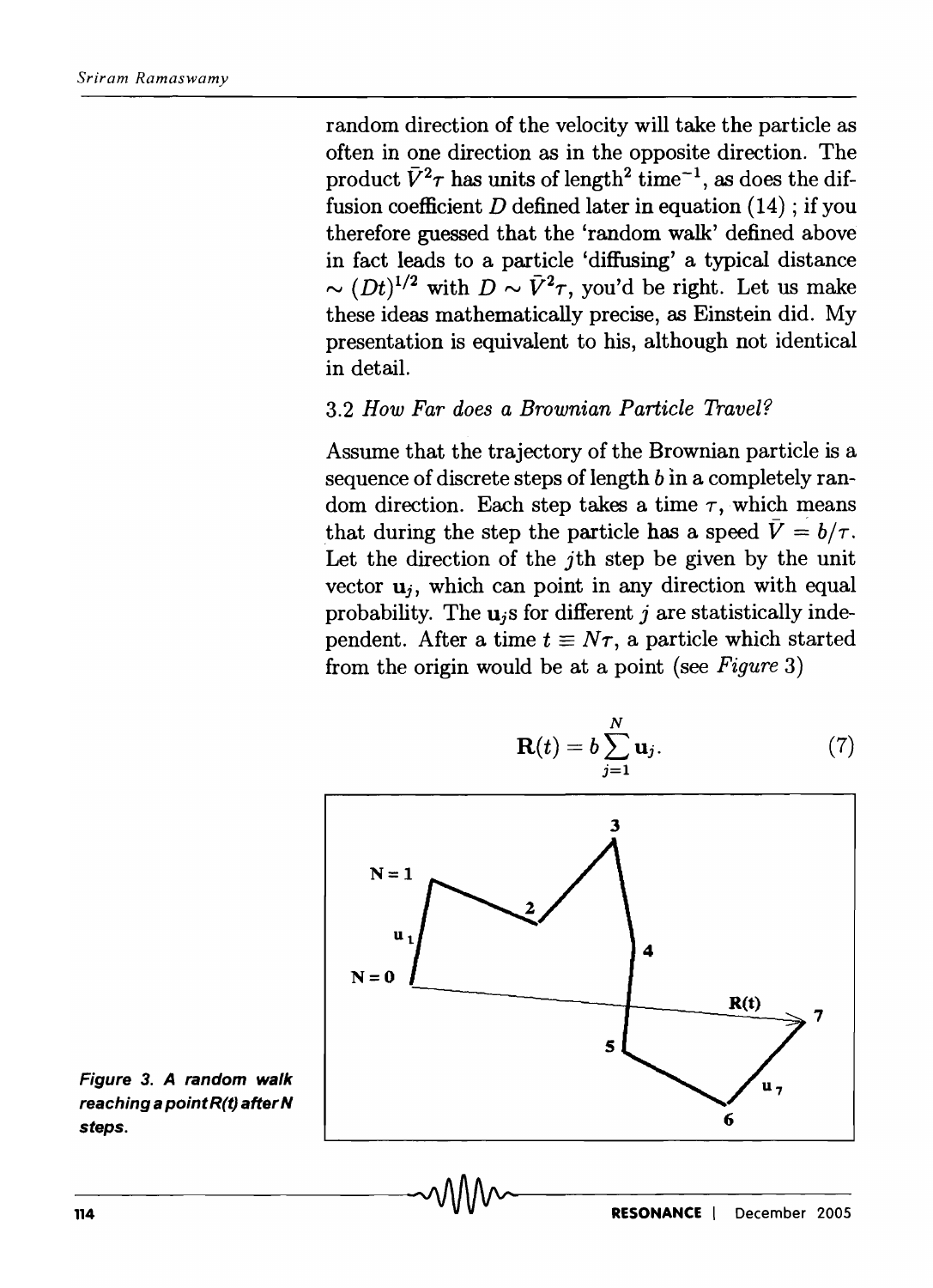

Each  $\mathbf{u}_i$  has mean zero, since it is distributed uniformly over all possible directions, so that the average displacement

$$
\langle \mathbf{R}(t) \rangle = b \sum_{j=1}^{N} \langle \mathbf{u}_j \rangle = 0. \tag{8}
$$

This average tells you nothing about how far from the origin the particle is likely to be. The average vanishes only because there is no preferred direction in which the particle is likely to be found. We could look instead at the average of the absolute value  $|\mathbf{R}(t)|$ ; it turns out to be easier to calculate the mean-squared displacement, i.e., the variance of  $R(t)$  which, from (7), is

$$
\Delta^{2}(t) \equiv \langle \mathbf{R}(t). \mathbf{R}(t) \rangle \n= b^{2} \sum_{i=1}^{N} \sum_{j=1}^{N} \langle \mathbf{u}_{i} . \mathbf{u}_{j} \rangle.
$$
\n(9)

This sum is easy to do: the  $\mathbf{u}_i$  for distinct i are statistically independent, so that for  $i \neq j$   $\langle \mathbf{u}_i, \mathbf{u}_j \rangle = \langle \mathbf{u}_i \rangle \langle \mathbf{u}_j \rangle =$ 0; and for  $i = j \langle \mathbf{u}_i \cdot \mathbf{u}_j \rangle = 1$  since they're unit vectors, so we see that the root-mean-square displacement is

$$
\Delta(t) = b\sqrt{N} = \sqrt{\bar{V}^2 \tau t} \tag{10}
$$

with  $\bar{V}$  and  $t$  as defined above.

The above result is probably familiar to you in its onedimensional form: if you add *N* numbers each of which is equally likely to be  $+1$  or  $-1$ , the resulting sum has mean zero and standard deviation  $\sqrt{N}$ . In fact, for a one-dimensional random walk, you can quite easily get the entire probability distribution, and use this to solve immediately the problem in any number of dimensions. For instance: simple counting arguments, using the ideas of combinations and permutations you learnt in school, tell you that the probability that a random walk in one dimension (step length  $\delta$ , step duration  $\tau$ ) achieves a nett displacement  $k\delta$  (where k can be positive

Another way of seeing why this average is zero:  $u_iu = \cos \theta$  where  $\theta$  is the angle between the two vectors.  $\theta$  & 180°- $\theta$  are equally probable since the two vectors are independent. These make contributions to  $<$ cos $\theta$  > which cancel.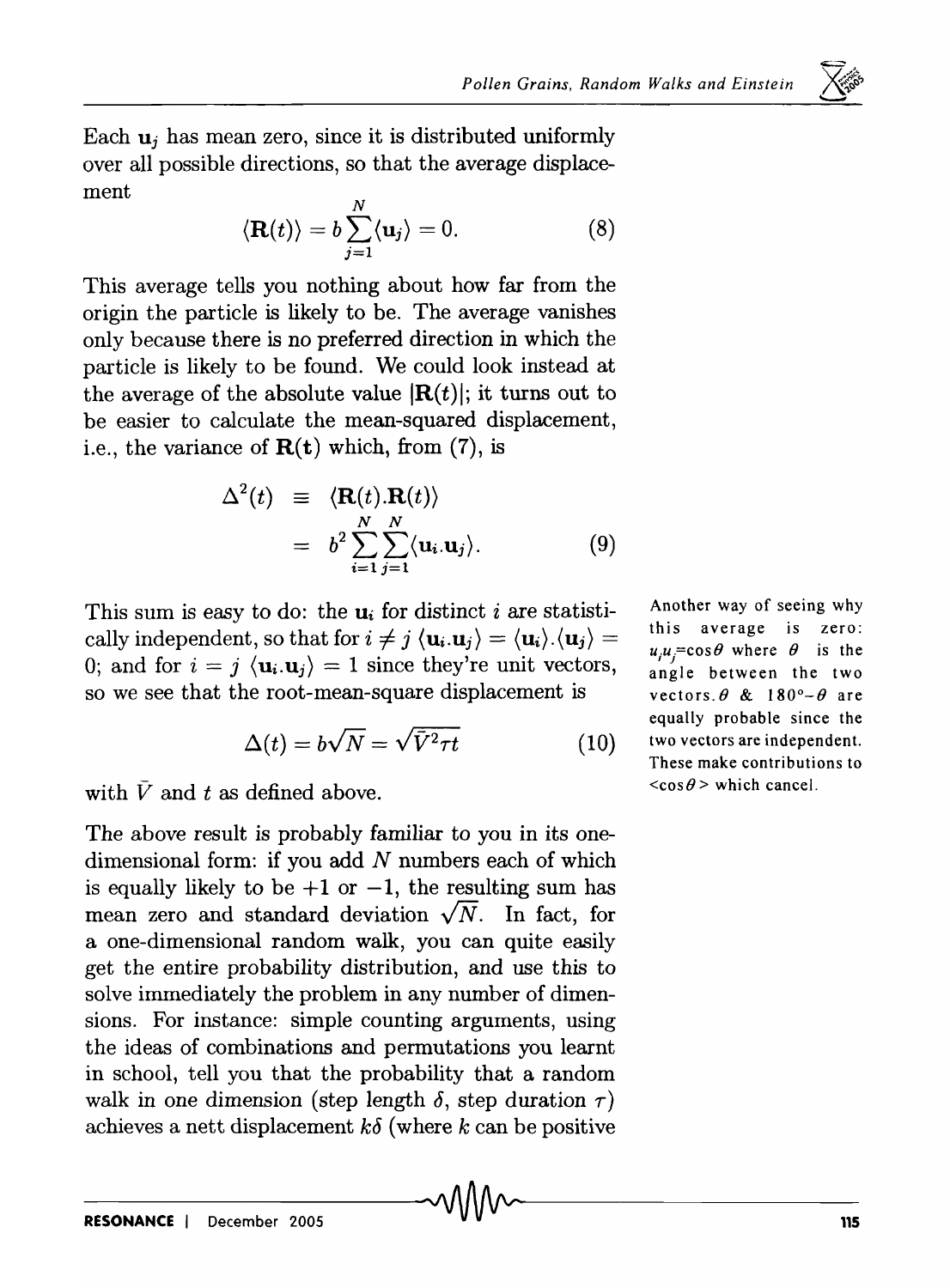or negative) after  $N$  steps is

$$
P_N(k) = \frac{N!}{[(N+k)/2]![(N-k)/2]!} 2^{-N} \tag{11}
$$

For  $N \gg k$ 

$$
P_N(k) \simeq \sqrt{\frac{2}{\pi N}} e^{-k^2/2N} \tag{12}
$$

asymptotically (think about how you might prove this), as you can convince yourself by plotting  $P_N(k)$  versus k for a reasonably large value of  $N$ , say 20. For large  $N$ it's convenient to work in terms of the coordinate  $x =$  $k\delta$  and the time  $t = N\tau$ , treated as continuous rather than discrete variables. Then the probability  $P(x, t)dx$ of finding the particle between x and  $x + dx$  at time t is given by

$$
P(x,t) = \frac{e^{-x^2/4Dt}}{\sqrt{4\pi Dt}}\tag{13}
$$

where the 'diffusion coefficient'

$$
D = \frac{\delta^2}{2\tau}.\tag{14}
$$

For a walk in  $q$  dimensions, since the displacements along the coordinate axes are statistically independent, we can make the random elementary step of length *b* by adding vectorially q elementary random steps of length  $\delta$  in the coordinate directions. Thus  $b = \sqrt{q}\delta$ , and the distribution is just the product of  $q$  distributions of the form (13):

$$
P(\mathbf{R}, t) = \frac{e^{-R^2/4Dt}}{(4\pi Dt)^{q/2}},
$$
\n(15)

and

$$
D = \frac{b^2}{2q\tau} = \frac{\bar{V}^2 \tau}{2q},\tag{16}
$$

so that the root-mean-square displacement of equation  $(10)$  is

$$
\Delta(t) = \sqrt{2qDt} \tag{17}
$$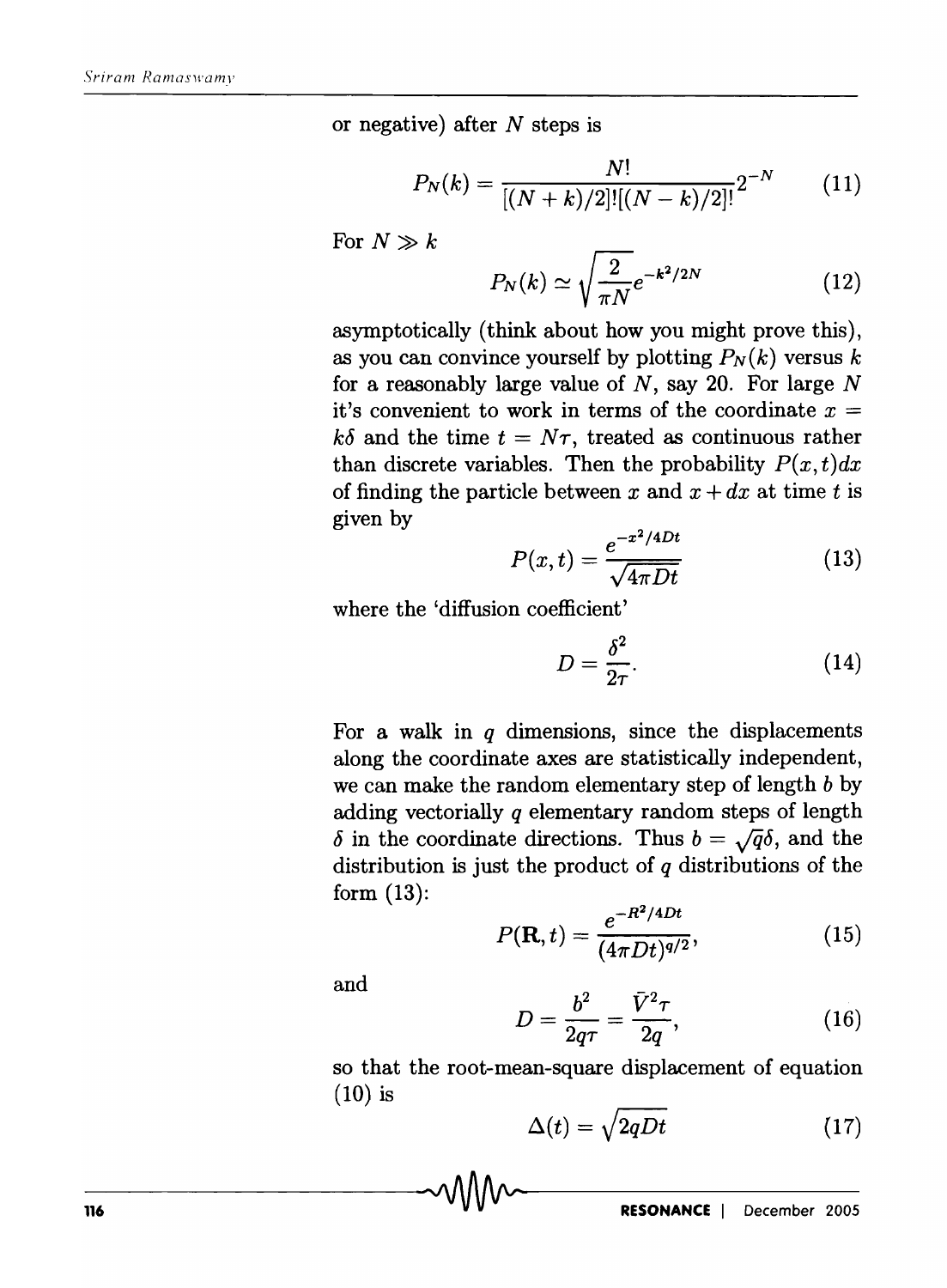with  $D$  as in (16). So measuring the diffusion coefficient *D* will give us  $\tilde{V}^2 \tau$ . If we can relate  $\tau$  to an independently measurable physical quantity, we can then find  $k_B$  using  $(6)$ .

Let's do this qualitatively first. Macroscopically, our Brownian particle is just a particle moving through a viscous fluid. The effect of the fluid is put in simply as a force  $f = -\Gamma v$  proportional to the particle velocity *v*, with a coefficient  $\Gamma$  of viscous friction. The equation of motion for the particle velocity in one dimension is

$$
M\frac{dv}{dt} = -\Gamma v.\tag{18}
$$

You all have probably solved an equation like (18), with an additional constant force on the right-hand side, when you studied 'terminal velocity'. We see from (18) that our particle, starting from any initial speed (say  $\bar{V}$ ), will effectively lose this speed in a time of order  $M/\Gamma$ In other words,

$$
\tau \sim \frac{M}{\Gamma} \tag{19}
$$

so that, from (6), (16), and (19),

$$
D \sim \frac{k_{\rm B}T}{\Gamma}.
$$
 (20)

This turns out to be exactly correct, i.e., *D* is *precisely*   $k_BT/\Gamma$ , as we'll see shortly.  $\Gamma$ , moreover, can be obtained independently, as we shall see below. We'll return to the complete solution of the problem after two short digressions. One of these is on 'noisy' differential equations, the other on numerical simulations of random walks.

*3.2.1. Langevin Equations:* One way to model Brownian motion is to include the kicks of the molecules in Newton's second law of motion (18) for the Brownian particle in the form of a 'noise'. This is done by adding to the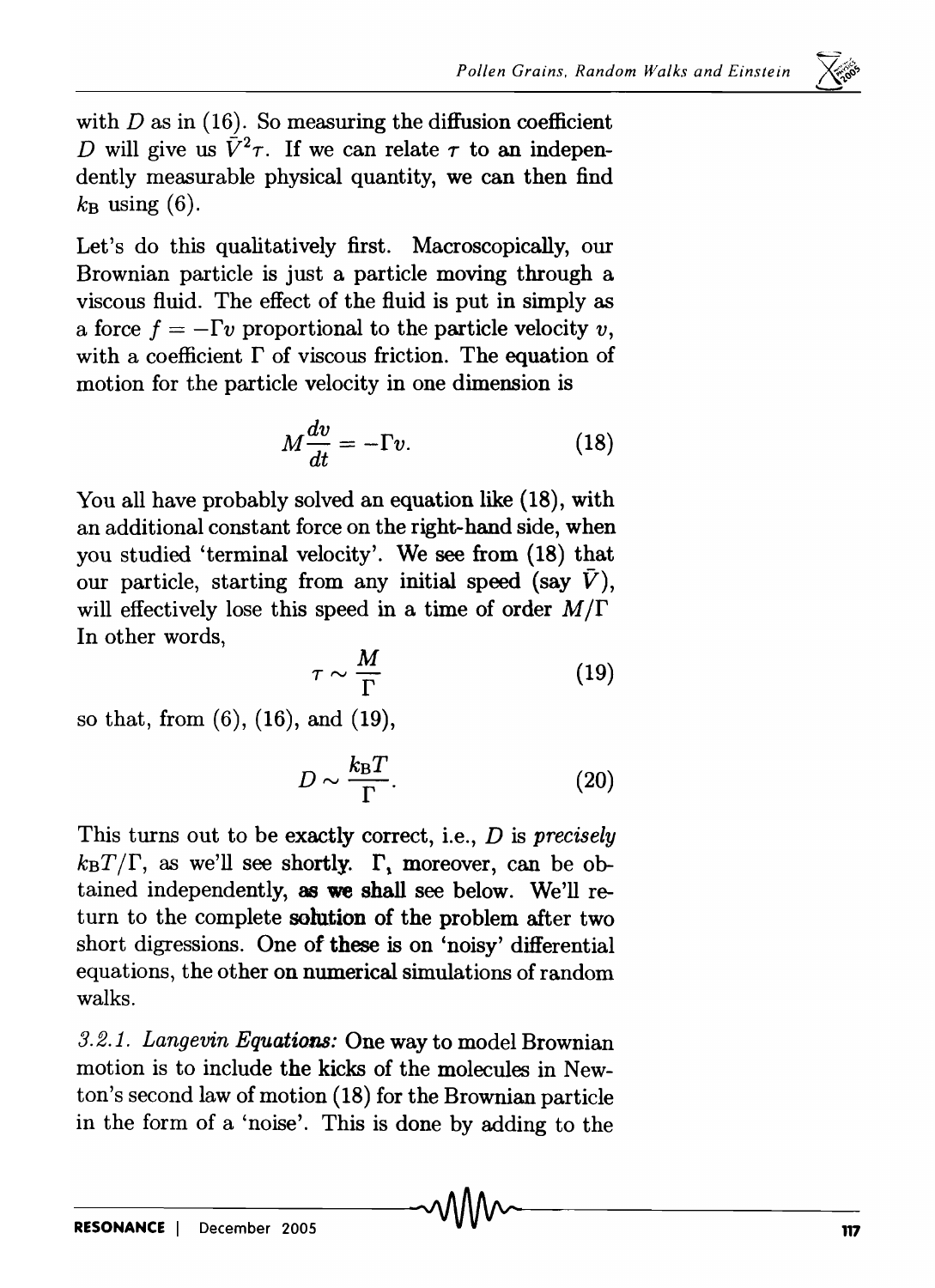right-hand side a function  $f(t)$  defined only by its statistical properties. The resulting object is called a 'stochastic differential equation' (often a 'Langevin equation' after the man who invented it in 1908) and can be solved using techniques [2] which are now standard. This approach is now the method of choice for solving problems in the dynamics of statistical systems. The noise, while random, is not arbitrary: just as  $(20)$  connects diffusion and friction, there is a strict relation between  $\Gamma$  and the statistical properties of the noise. This sort of approach is now widely used even for systems where the noise comes not from equilibrium thermal fluctuations but from other sources such as chaos. In such truly nonequilibrium situations there is no general relation between the noise statistics and the damping coefficients in the problem. I will say no more about this here: the interested reader can look at the 'Suggested Reading' at the end of this article.

*3.2.2 Random Walks through Simulations and Coin-tosses:* Try generating random walks on a PC and measuring their properties. It's not too difficult and it is very instructive. *Figure* 4 shows the results of such a study.



Figure 4. Four random walks in two dimensions, shown in different colours, from a numerical simulation by Ashwin Pande.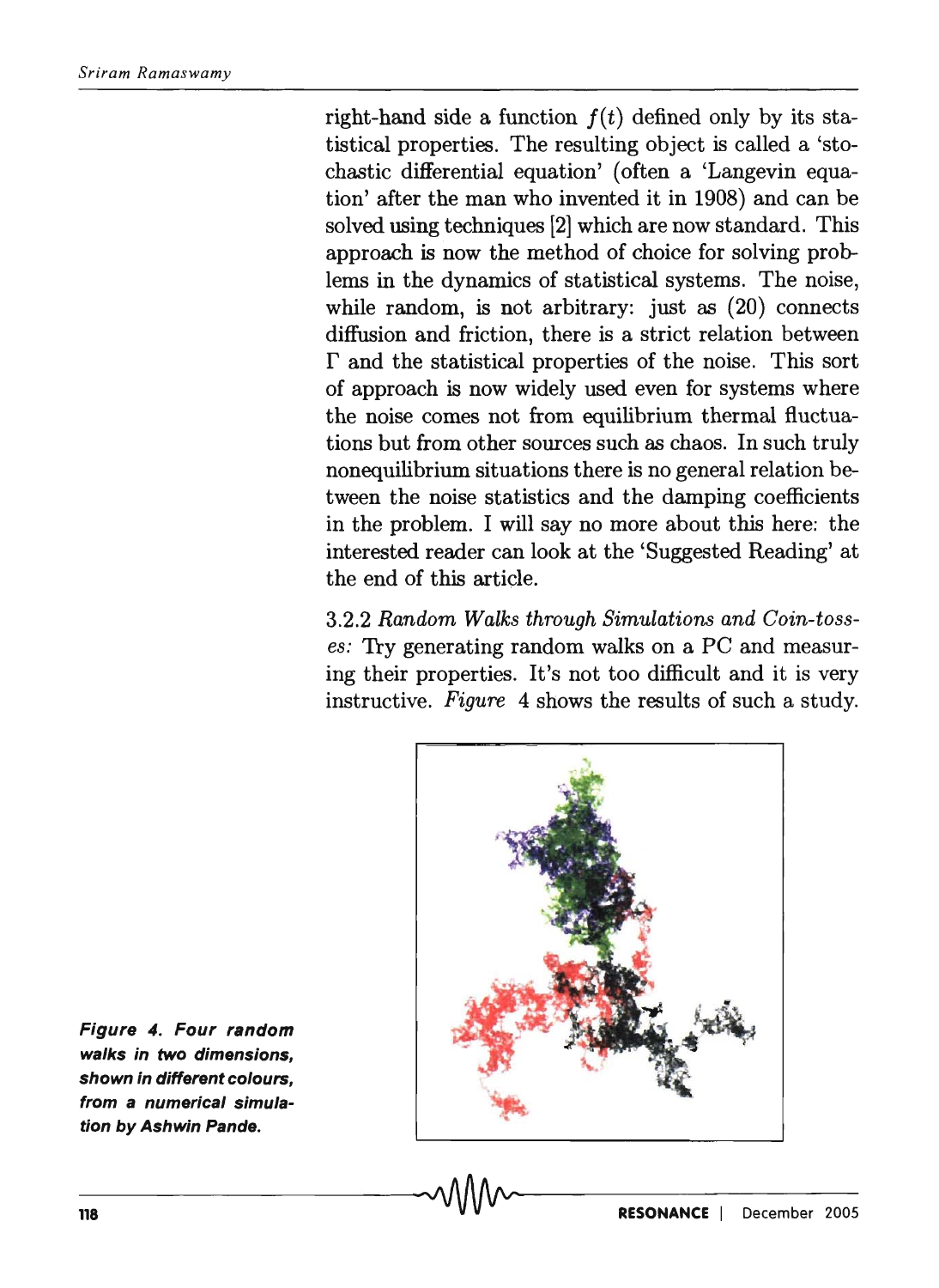$\Rightarrow$  ,

To test our predictions (10), (11) or (12), you'll have to generate a large number of walks, each starting from the origin, and extract the probability of finding the particle at various locations. It's fun to do the same thing by tossing a coin: a head means a step to the right, a tail to the left. A hundred tosses divided into groups of ten give you ten short random walks. You could even use it to check if the coin is biased. Try it!

## 3.3 Viscosity and Diffusion : the Stokes-Einstein Rela*tion*

Returning to the main narrative, recall that we're trying to use Brownian motion to obtain a value for Boltzmann's constant  $k_B$ . I presented qualitative arguments for this which I will now make quantitative and complete, by expressing  $D$  in terms of the viscosity of the fluid.

To do this, note first, as you can and should check explicitly, that the distribution (15) obeys the 'diffusion equation'

$$
\frac{\partial P(\mathbf{R},t)}{\partial t} = D\nabla^2 P.
$$
 (21)

This means that if we now take a collection of  $\mathcal N$  independent random walkers (pollen grains), not interacting with each other, and start them all out at the origin. then the mean number of grains we'd find per unit volume at a point **R** at time t would be given (why?) by  $n(\mathbf{R}, t) = \mathcal{N} P(\mathbf{R}, t)$ . Thus  $n(\mathbf{R}, t)$  would also obey the diffusion equation (21). A useful way of writing this assuming, for simplicity, variation only along the *z* direction, is

$$
\frac{\partial n}{\partial t} = -\frac{\partial j}{\partial z} \tag{22}
$$

where the particle *current,* that is the number of particles crossing unit area normal to the *z* axis in unit time is

$$
j(z,t) = -D\frac{\partial n}{\partial z} \equiv j_{\text{diff}}.\tag{23}
$$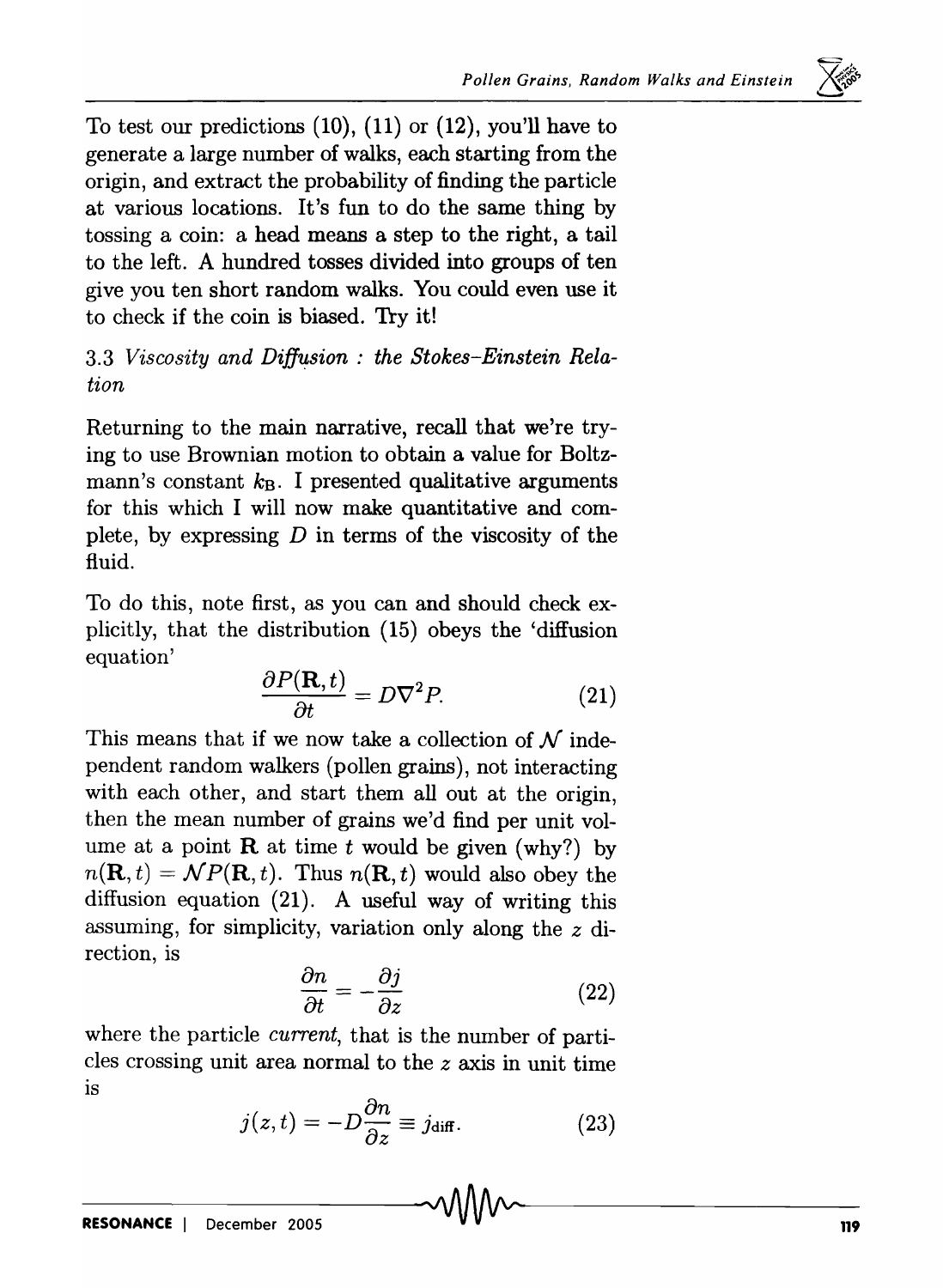Now imagine imposing, along the  $-z$  axis, a constant force *F* on the particles. In the typical experiment this force is gravity, in which case  $F = Mq - W$ , where M is the mass of a Brownian particle,  $q$  the acceleration due to gravity, and *W* the weight of water displaced by the Brownian particle. In the absence of Brownian motion and walls this would cause each particle to drift downwards with a terminal speed  $F/\Gamma$  where  $\Gamma$ is the friction coefficient opposing the motion of the particles as a result of the viscosity of the fluid. For spherical particles of radius *a* much larger than molecular dimensions, moving slowly through a fluid with viscosity  $\eta$ , with the condition that the fluid in contact with the particle is at rest with respect to the particle, G G Stokes showed in 1851 that  $\Gamma = 6\pi\eta a$ . The resulting current due to the force *F* would then be  $j_F = -n(z)F/\Gamma = -n(z)(Mg - W)/\Gamma \equiv j_{\text{grav}}$  for gravity. At equilibrium, when Brownian motion is included,  $j_{\text{diff}}$  from (23) and  $j_F$  should balance, i.e.,

$$
\frac{nF}{\Gamma} = -D\frac{dn}{dz},\tag{24}
$$

giving a steady, z-dependent profile for the concentration (see *Figure 5).* 



Fiure 5. An atmosphere in a test-tube: gravitational and osmotic forces balance, as do the corresponding currents.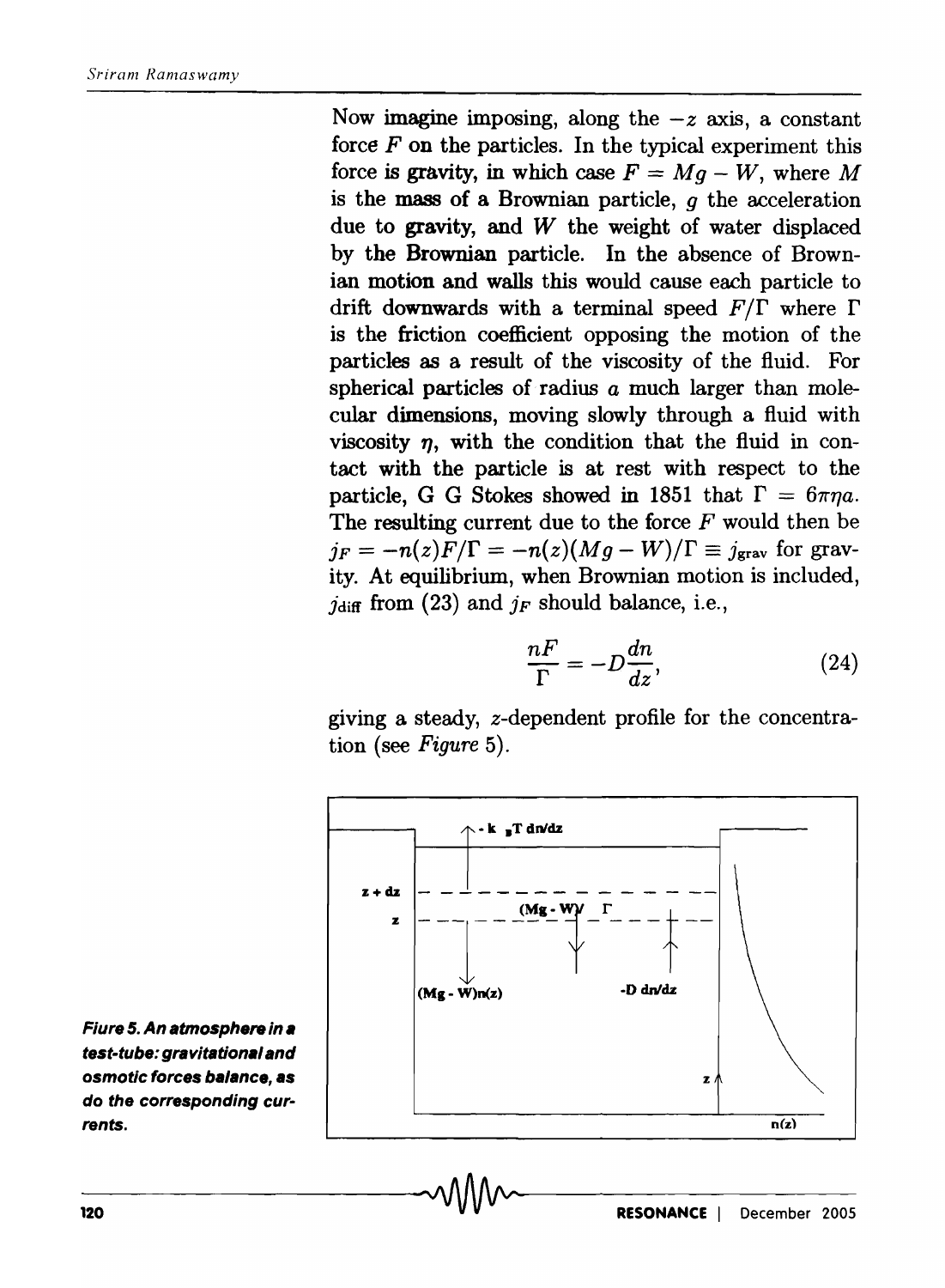We can derive an almost identical condition in a rather different way, without ever looking at the underlying dynamical processes; and this will finally give us the vital relation between  $D$  and the friction  $\Gamma$  Instead of balancing currents, let us balance the forces on the Brownian particles in the steady state arising from the interplay of gravity and Brownian motion. Treat the combined system of Brownian particles and molecules as a mixture of gases. Then the partial pressure 4 of the Brownian particles (known as the osmotic pressure), now a function of the vertical coordinate *z,* is simply  $p_{\text{osm}}(z) = n(z)k_BT$  Since the osmotic pressure varies with depth, the difference between the osmotic pressures at the top and the bottom of a layer of particles at height *z* and thickness *dz* results in a force  $-(dp_{\text{osm}}/dz)\overline{dz}$  $-k_BT(dn/dz)dz$  on the layer. Thus the 'osmotic force' per unit volume is  $f_{\text{osm}} = -k_B T d n/dz$ . This is balanced by the gravitational force per unit volume, giving

$$
n(z)F = n(z)(Mg - W) = -k_{\rm B}T\frac{dn}{dz}.
$$
 (25)

Comparing (24) and (25) leads us to Einstein's famous result

$$
D = \frac{k_{\rm B}T}{\Gamma} = \frac{k_{\rm B}T}{6\pi\eta a} \tag{26}
$$

where the second equality comes from using Stokes' estimate for the friction. This is the result promised in section 1.2, which lets us extract  $k_B$  from a measurement of diffusion.

Comparing  $(24)$  to our earlier expression  $(16)$  for D with dimension  $q = 3$ , the step time  $\tau$  turns out to  $M/3\pi\eta a$ for a Brownian particle with mass  $M$ . For particles with  $a = 1 \mu m$  in water, and with a density comparable to that of water, this yields  $\tau \simeq 0.4 \mu s$ . This makes it amply clear that you can't measure the instantaneous speed of the Brownian particle by observations through a microscope, a fact unclear to some early workers 5.

S This prompted Perrin to remark in ch.IVof his book [l] that the paths of Brownian particles are like the continuous but nowhere differentiable functions that mathematicians discuss and that this means that such objects are far from being mere mathematical curiosities. In the preface to his book, he makes similar remarks about the surfaces of aggregates of colloidal particles. These ideas are clearly the precursors of the notion of a fractal (4].

<sup>4</sup>A concept that you have seen in B Sc physics, if not earlier.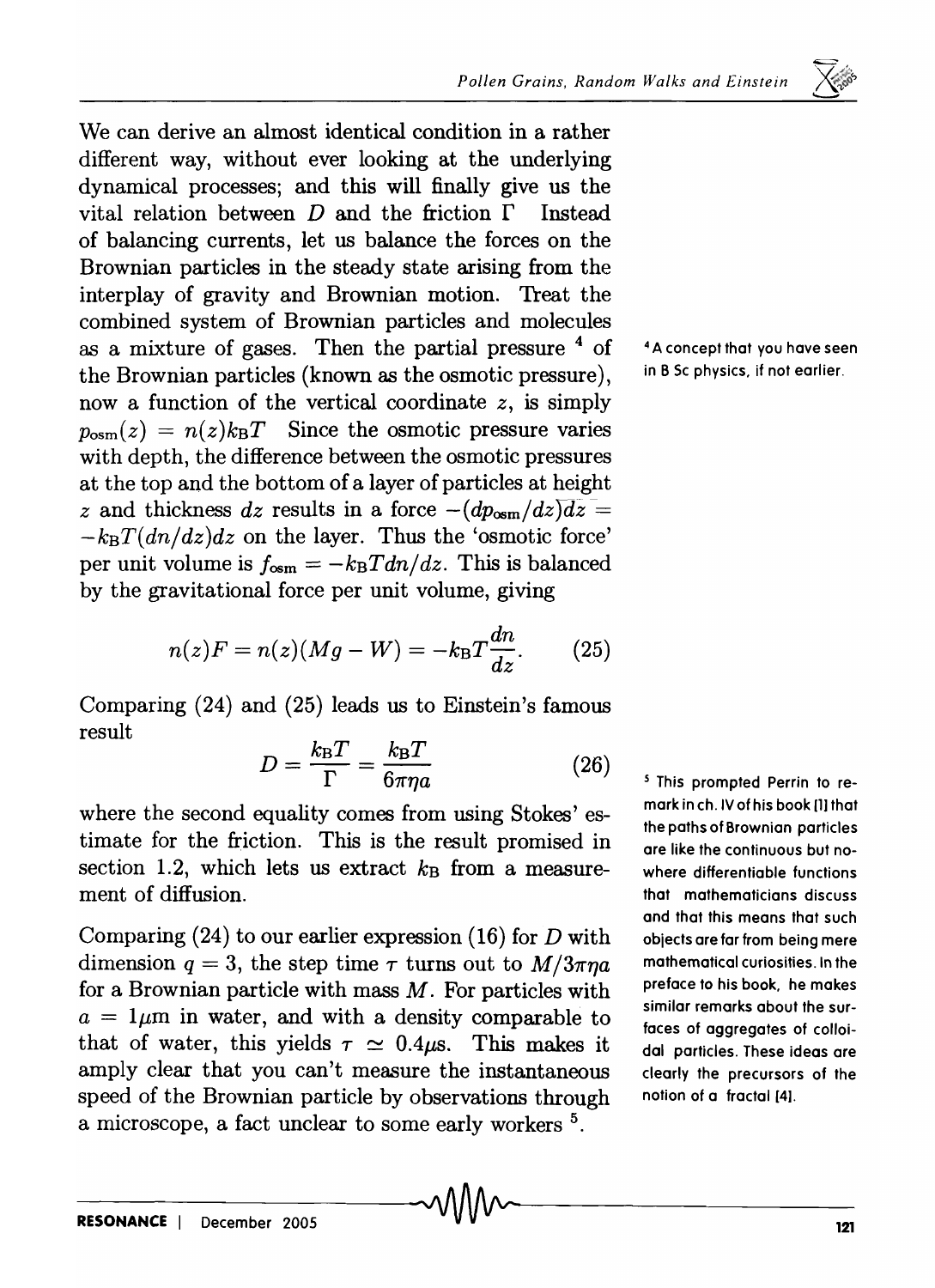The Stokes-Einstein relation  $(26)$  connects D, a property of fluctuations, to the viscosity, a measure of friction or dissipation. If you go on to study statistical physics you will find many such 'fluctuation-dissipation' relations. The physics underlying all these is the same: friction and thermal fluctuations are engendered by the same processes, at least in systems at thermal equilibrium.

#### *3.4 A Test-tube Atmosphere*

Einstein also used the relation (25) directly to get  $k_{\text{B}}$ . Solving (25) gives a depth-dependent concentration

$$
n(z) = n(0)e^{-Fz/k_\mathrm{B}T}
$$
 (27)

Thus the concentration of suspended particles in a testtube (see *Figure* 5), provided the particles have a higher mass density than the fluid, obeys the same law as the density of air in the atmosphere (neglecting the variation of gravity with height).

#### *3.5 Experiments*

Einstein used his theory along with existing data on the diffusion (the spread of an initially concentrated region of sugar) in water to get a value for  $k_B$ . Since he couldn't see the sugar molecules, he needed one more piece of information from which he could infer their size. This he did by combining measurements of the diffusivity with those of the viscosity of the solution as a function of concentration. For this he had to calculate the change in viscosity of a fluid when small particles were added to it. He found that the fractional change, to first order in the concentration, was 2.5 times the volume fraction of particles added, a result still used by chemical engineers. The trouble with using this approach for the diffusion of molecules is that the Stokes result and Einstein's calculation of the excess viscosity are for a particle large enough that the fluid can be treated as a continuum around it, an assumption not obviously valid for the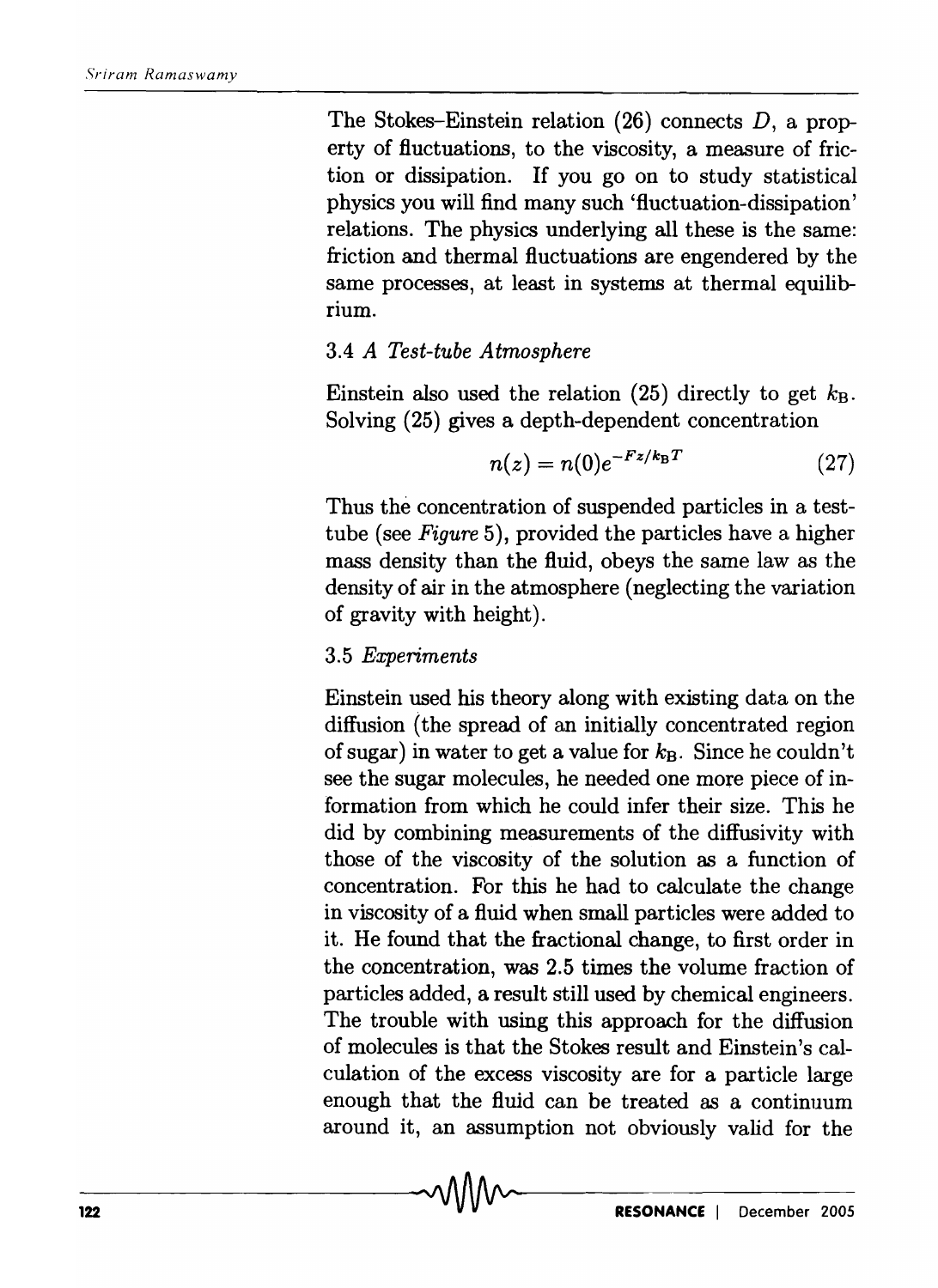

flow of water around sugar. Although on dimensional grounds a law like (26) might hold, there is no reason to trust the  $6\pi$ . In fact, if we assume the fluid slips a bit around the particles, smaller numbers such as  $3\pi$  are possible, which might explain why Einstein's estimate for Avogadro's number from this approach is small by a factor of two.

Perrin observed the concentration as a function of height in a suspension of resin particles, by actually counting the number of particles seen in a small reference volume at various heights and verified the law (27). He also measured the diffusion coefficient and used it to give  $k_B$  using the Stokes-Einstein relation. The values he got by the two methods were quite consistent with each other and with modern values. They agreed, moreover, with those obtained from the kinetic theory estimates I mentioned earlier. The existence of molecules was thus firmly established.

# 4. Conclusion

This article was meant not only to communicate a classic piece of physics but to make the point that physics is about the things we see around us. I hope I've convinced the reader of the importance of keeping one's eyes open - especially when looking through a microscope.

Meanwhile, the subject that Einstein invented before he got so busy with relativity and quantum mechanics lives on, in colloid science - the world of particles much bigger than a molecule but much smaller than a mustard seed, statistical physics, mathematics, finance, the working of motor proteins in cells, the analysis of DNA sequences, and so forth. The random walk is the simplest model for a polymer chain, and the physics of rubber elasticity can be understood from such a model. The mathematics of random walks is at the base of one formulation of quantum mechanics. The bibliography at the end of this article consists mainly of classic treatments of the